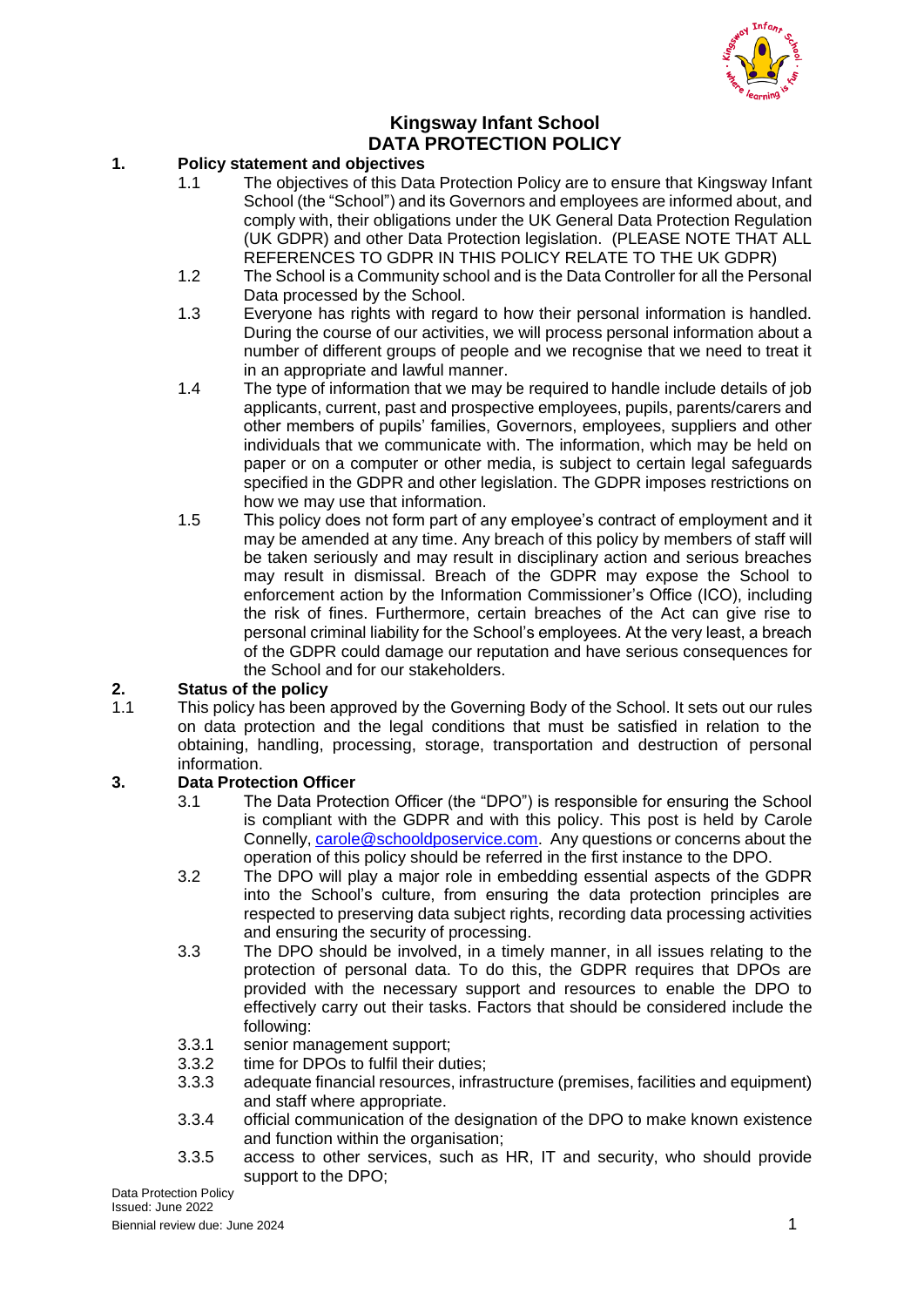

- 3.3.6 continuous training so that DPO's can stay up-to-date with regard to Data Protection developments
- 3.3.7 Where a DPO team is deemed necessary, a clear infrastructure detailing roles and responsibilities of each team member
- 3.3.8 Whether the school should give the DPO access to external legal advice to advise the DPO on their responsibilities under the Data Protection Policy.
- 3.4 The DPO is responsible for ensuring that the School's processing operations adequately safeguard Personal Data, in line with legal requirements. This means that the governance structure within the School must ensure the independence of the DPO.
- 3.5 The School will ensure that the DPO does not receive instructions in respect of the carrying out of their tasks, which means that the DPO must not be instructed how to deal with a matter, such as how to investigate a complaint or what result should be achieved. Furthermore, the DPO should report directly to the highest management level, i.e. the Governing Body.
- 3.6 The requirement that the DPO reports directly to the Governing Body ensures that the School's Governors are made aware of the pertinent data protection issues. In the event that the School decides to take a certain course of action despite the DPO's advice to the contrary, the DPO should be given the opportunity to make their dissenting opinion clear to the Governing Body and to any other decision makers.
- 3.7 A DPO appointed internally by the School is permitted to undertake other tasks and duties for the organisation, but these must not result in a conflict of interests with his or her role as DPO. It follows that any conflict of interests between the individual's role as DPO and any other roles the individual may have in the organisation impinge on the DPO's ability to remain independent.
- 3.8 In order to avoid conflicts the DPO cannot hold another position within the organisation that involves determining the purposes and means of processing personal data. However, it should be noted that most of the purposes for processing are either statutory or required to carry out our core activities as a public authority.
- 3.9 In the light of this and in the event that the School decides to appoint an internal DPO, the School will take the following action in order to avoid conflicts of interests:
- 3.9.1 identify the positions incompatible with the function of DPO;
- 3.9.2 draw up internal rules to this effect in order to avoid conflicts of interests which may include, for example, allocating some of the DPO's other duties to other members of staff, appointing a deputy DPO and/or obtaining advice from an external advisor if appropriate;
- 3.9.3 include a more general explanation of conflicts of interests;
- 3.9.4 declare that the DPO has no conflict of interest with regard to his or her function as a DPO, as a way of raising awareness of this requirement.
- 3.9.5 Include safeguards in the internal rules of the organisation and ensure that the job specification for the position of DPO or the service contract is sufficiently precise and detailed to avoid conflicts of interest.
- 3.10 If you consider that the policy has not been followed in respect of Personal Data about yourself or others you should raise the matter with the DPO.

#### **4. Definition of terms**

- 4.1 **Biometric Data** means Personal Data resulting from specific technical processing relating to the physical, physiological or behavioural characteristics of a natural person, which allow or confirm the unique identification of that natural person, such as facial images;
- 4.2 **Consent** of the Data Subject means any freely given, specific, informed and unambiguous indication of the Data Subject's wishes by which he or she, by a statement or by a clear affirmative action, signifies agreement to the processing of Personal Data relating to him or her;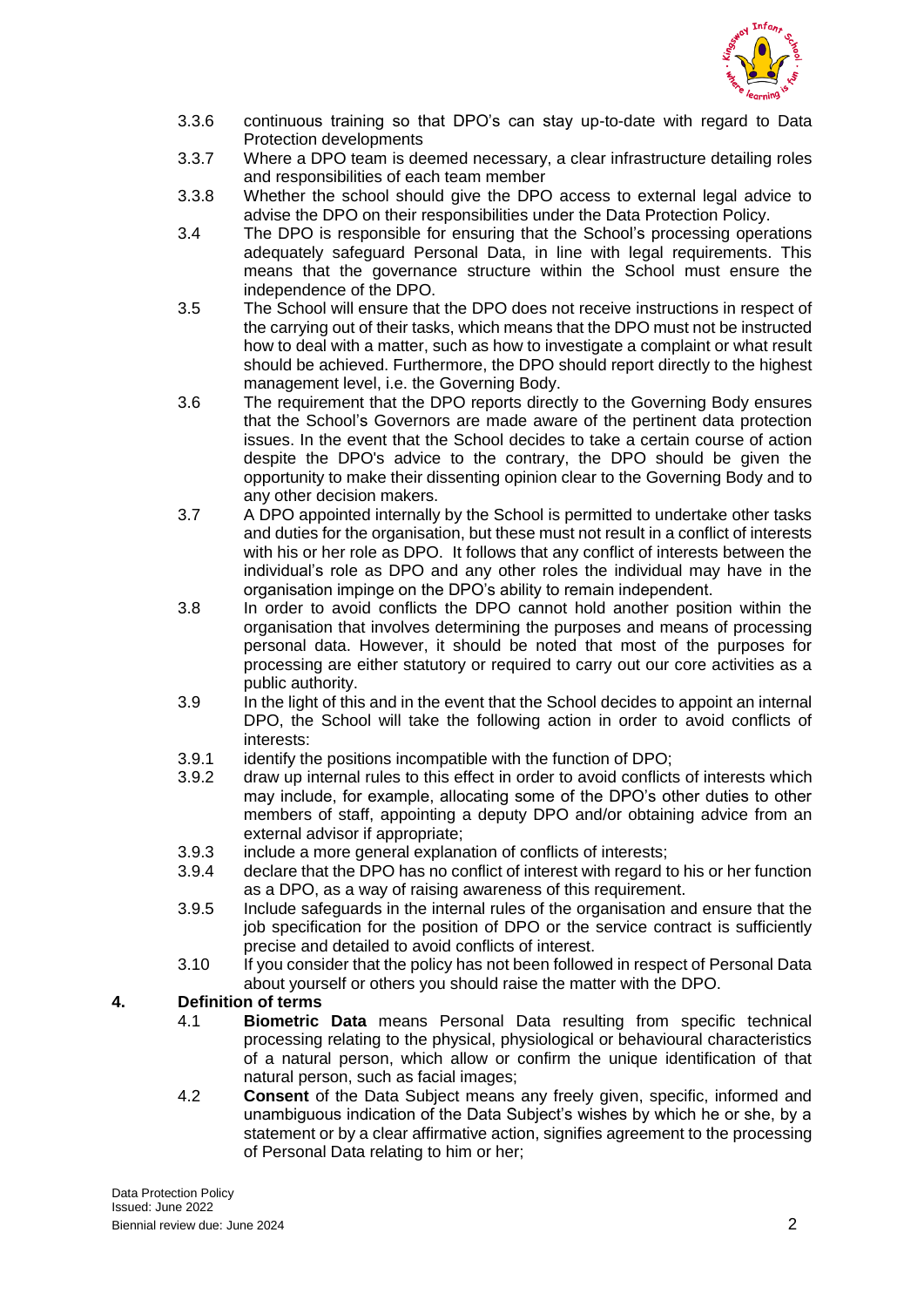

- 4.3 **Data** is information which is stored electronically, on a computer, or in certain paper-based filing systems;
- 4.4 **Data Subjects** for the purpose of this policy includes all living individuals about whom we hold Personal Data. A Data Subject need not be a UK national or resident. All Data Subjects have legal rights in relation to their Personal Data.
- 4.5 **Data Controllers** means the natural or legal person, public authority, agency or other body which, alone or jointly with others, determines the purposes and means of the processing of Personal Data.
- 4.6 **Data Users** include employees, volunteers, Governors whose work involves using Personal Data. Data Users have a duty to protect the information they handle by following our data protection and security policies at all times;
- 4.7 **Data Processors** means a natural or legal person, public authority, agency or other body which processes Personal Data on behalf of the Data Controller;
- 4.8 **Parent** has the meaning given in the Education Act 1996 and includes any person having parental responsibility or care of a child;
- 4.9 **Personal Data** means any information relating to an identified or identifiable natural person ('Data Subject'); an identifiable natural person is one who can be identified, directly or indirectly, in particular by reference to an identifier such as a name, an identification number, location data, an online identifier or to one or more factors specific to the physical, physiological, genetic, mental, economic, cultural or social identity of that natural person;
- 4.10 **Personal Data Breach** means a breach of security leading to the accidental or unlawful destruction, loss, alteration, unauthorised disclosure of, or access to, Personal Data transmitted, stored or otherwise processed;
- 4.11 **Privacy by Design** means implementing appropriate technical and organisational measures in an effective manner to ensure compliance with the GDPR;
- 4.12 **Processing** means any operation or set of operations which is performed on Personal Data or on sets of Personal Data, whether or not by automated means, such as collection, recording, organisation, structuring, storage, adaptation or alteration, retrieval, consultation, use, disclosure by transmission, dissemination or otherwise making available, alignment or combination, restriction, erasure or destruction;
- 4.13 **Special Category or Sensitive Personal Data** means Personal Data revealing racial or ethnic origin, political opinions, religious or philosophical beliefs, or trade union membership, and the processing of Biometric Data for the purpose of uniquely identifying a natural person, data concerning health or data concerning a natural person's sex life or sexual orientation.

# **5. Data Protection principles**

- 5.1 Anyone processing Personal Data must comply with the enforceable principles of good practice. These provide that Personal Data must be:
- 
- 5.1.1 processed lawfully, fairly and in a transparent manner in relation to individuals;<br>5.1.2 collected for specified, explicit and legitimate purposes and not further collected for specified, explicit and legitimate purposes and not further processed in a manner that is incompatible with those purposes; further processing for archiving purposes in the public interest, scientific or historical research purposes or statistical purposes shall not be considered to be incompatible with the initial purposes;
- 5.1.3 adequate, relevant and limited to what is necessary in relation to the purposes for which they are processed;
- 5.1.4 accurate and, where necessary, kept up to date; every reasonable step must be taken to ensure that Personal Data that are inaccurate, having regard to the purposes for which they are processed, are erased or rectified without delay;
- 5.1.5 kept in a form which permits identification of Data Subjects for no longer than is necessary for the purposes for which the Personal Data are processed; Personal Data may be stored for longer periods insofar as the Personal Data will be processed solely for archiving purposes in the public interest, scientific or historical research purposes or statistical purposes subject to implementation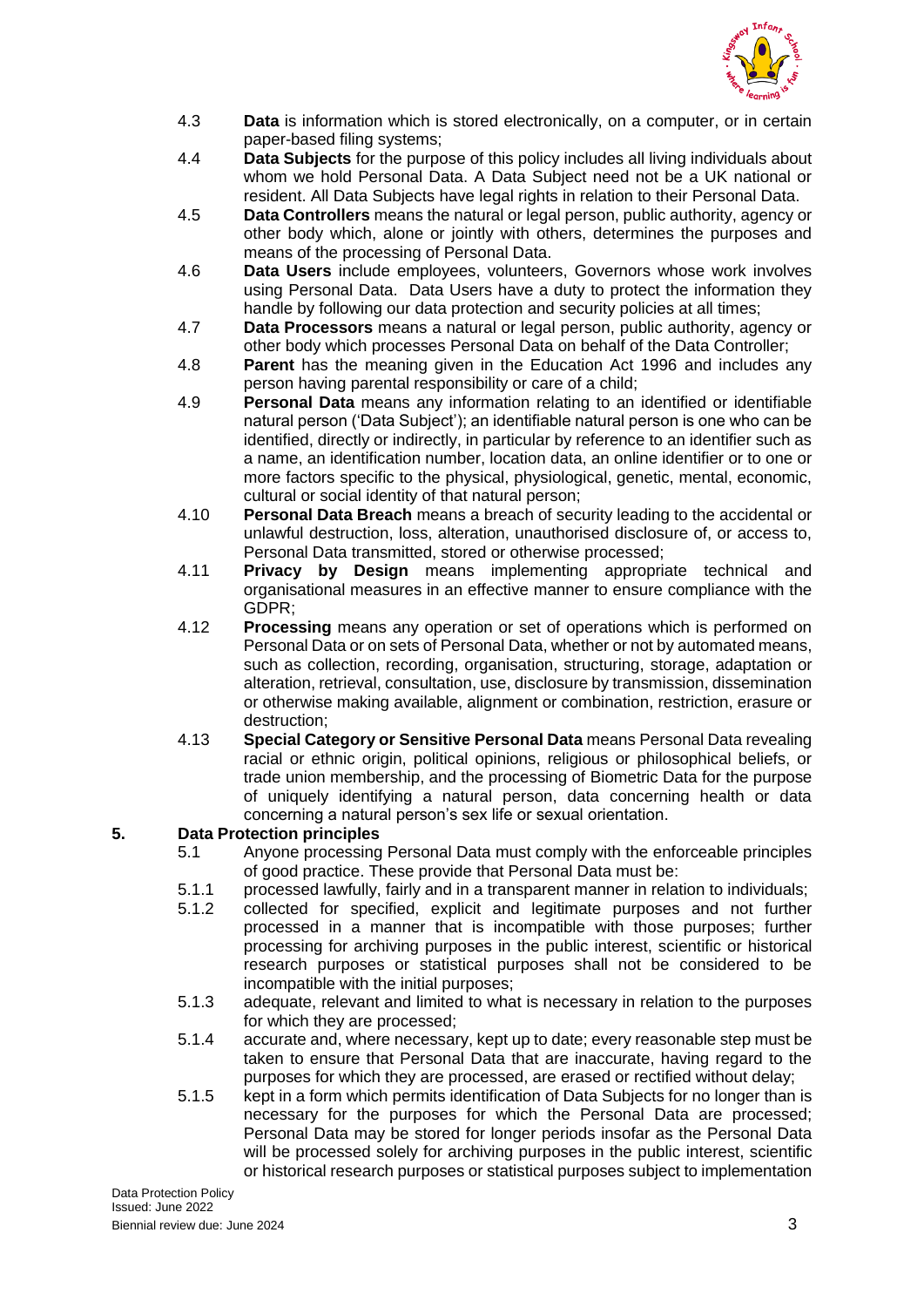

of the appropriate technical and organisational measures required by the GDPR in order to safeguard the rights and freedoms of individuals;

5.1.6 processed in a manner that ensures appropriate security of the Personal Data, including protection against unauthorised or unlawful processing and against accidental loss, destruction or damage, using appropriate technical or organisational measures;

#### **6. Processed lawfully, fairly and in a transparent manner**

- 6.1 The GDPR is intended not to prevent the processing of Personal Data, but to ensure that it is done fairly and without adversely affecting the rights of the Data Subject. The Data Subject must be told who the Data Controller is (in this case the School), who the Data Controller's representative is (in this case the DPO), the purpose for which the Data is to be Processed by us, and the identities of anyone to whom the Data may be disclosed or transferred.
- 6.2 For Personal Data to be processed lawfully, certain conditions have to be met. These may include:
- 6.2.1 where we have the Consent of the Data Subject;
- 6.2.2 where it is necessary for the performance of a Contract
- 6.2.3 where it is necessary for compliance with a legal obligation;
- 6.2.4 where processing is necessary to protect the vital interests of the Data Subject or another person;
- 6.2.5 where it is necessary for the performance of a task carried out in the public interest or in the exercise of official authority vested in the controller.
- 6.3 Personal Data may only be processed for the specific purposes notified to the Data Subject when the data was first collected, or for any other purposes specifically permitted by the Act. This means that Personal Data must not be collected for one purpose and then used for another. If it becomes necessary to change the purpose for which the data is processed, the Data Subject must be informed of the new purpose before any processing occurs.
- 6.4 Special Category/Sensitive Personal Data
	- Some of the conditions for processing Special Category (defined in paragraph 4.13) and criminal offence data require us to have an Appropriate Policy Document (APD) in place settingo0ut and explaining our procedures for securing compliance with the regulations Appendix 2 of this policy acts as the APD for processing Special Category data.
- 6.4.1 The School will be processing Special Category/Sensitive Personal Data about our stakeholders. We recognise that the law states that this type of data needs more protection. Therefore, Data Users must be more careful with the way in which we process Special Category/Sensitive Personal Data.
- 6.4.2 When Special Category/Sensitive Personal Data is being processed, as well as establishing a lawful basis (as outlined in paragraph 6.2 above), a separate condition for processing it must be met. In most cases the relevant conditions are likely to be that:
	- 6.4.2.1 the Data Subject's explicit consent to the processing of such data has been obtained
	- 6.4.2.2 processing is necessary for reasons of substantial public interest, on the basis of UK Law which shall be proportionate to the aim pursued, where we respect the essence of the right to Data Protection and provide for suitable and specific measures to safeguard the fundamental rights and the interests of the Data Subject;
	- 6.4.2.3 processing is necessary to protect the vital interests of the Data Subject or of another natural person where the Data Subject is physically or legally incapable of giving consent;
	- 6.4.2.4 processing is necessary for the purposes of carrying out the obligations and exercising specific rights of the Data Controller or of the Data Subject in the field of employment law in so far as it is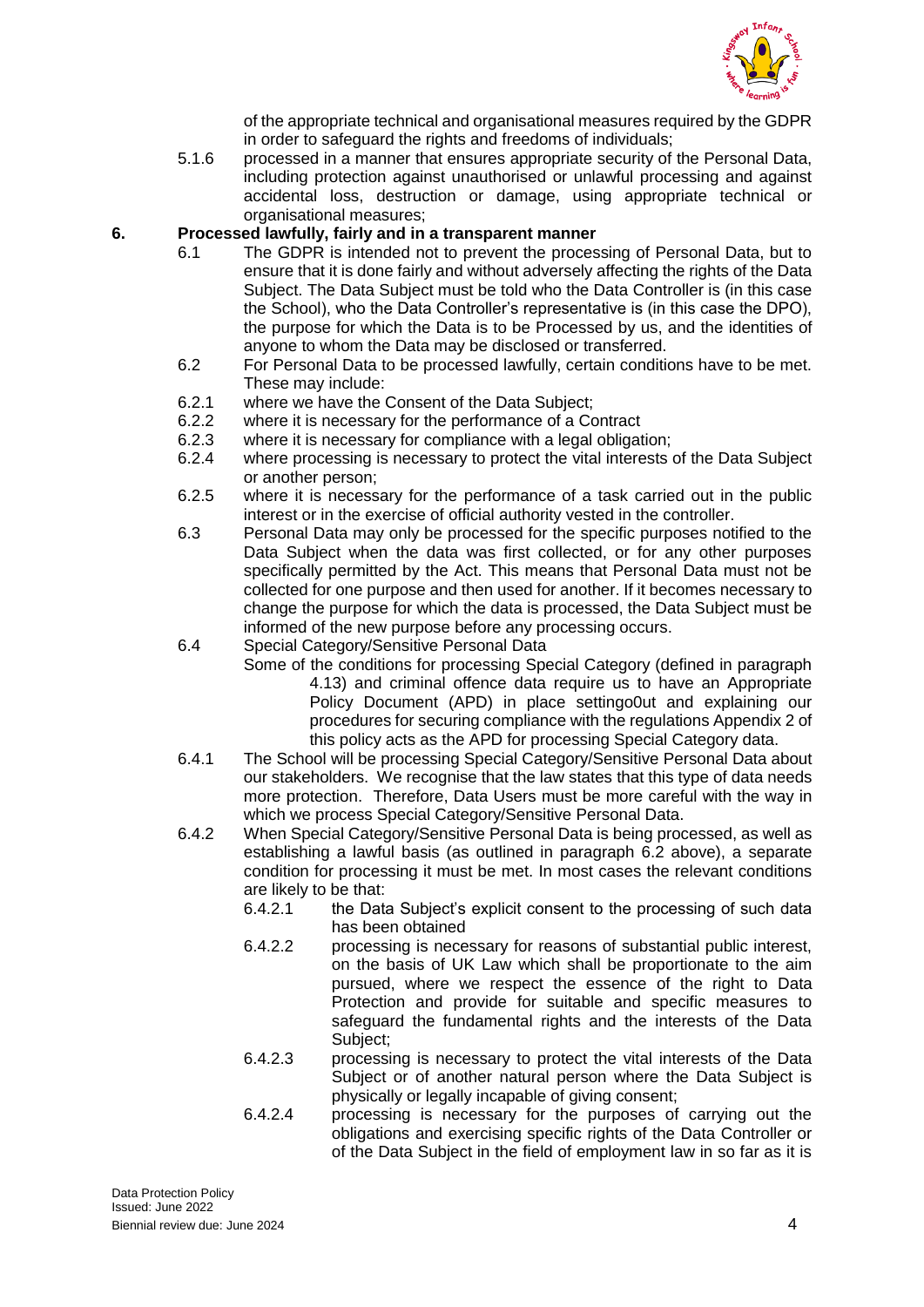

authorised by UK Law providing for appropriate safeguards for the fundamental rights and the interests of the Data Subject.

- 6.4.3 The School recognises that in addition to Special Category/Sensitive Personal Data, we are also likely to Process information about our stakeholders, which is confidential in nature, for example, information about family circumstances, child protection or safeguarding issues. Appropriate safeguards must be implemented for such information, even if it does not meet the legal definition of Special Category/Sensitive Personal Data.
- 6.5 Criminal convictions and offences
- 6.5.1 There are separate safeguards in the GDPR for Personal Data relating to criminal convictions and offences.
- 6.5.2 It is likely that the School will Process Data about criminal convictions or offences. This may be as a result of pre-vetting checks we are required to undertake on staff and Governors or due to information that we may acquire during the course of their employment or appointment.
- 6.5.3 In addition, from time to time we may acquire information about criminal convictions or offences involving pupils or parents/carers. This information is not routinely collected and is only likely to be processed by the School in specific circumstances, for example, if a child protection issue arises or if a parent / carer is involved in a criminal matter.
- 6.5.4 Where appropriate, such information may be shared with external agencies such as the child protection team at the Local Authority, the Local Authority Designated Officer and/or the Police. Such information will only be processed to the extent that it is lawful to do so and appropriate measures will be taken to keep the data secure.
- 6.6 Transparency
- 6.6.1 One of the key requirements of the GDPR relates to transparency. This means that the School must keep Data Subjects informed about how their Personal Data will be processed when it is collected.
- 6.6.2 One of the ways we provide this information to individuals is through a Privacy Notice, which sets out important information what we do with their Personal Data. The School has developed Privacy Notices for the following categories of people:
	- 6.6.2.1 Pupils
	- 6.6.2.2 Parents/Carers
	- 6.6.2.3 Staff
	- 6.6.2.4 Governors
- 6.6.3 The School wishes to adopt a layered approach to keeping people informed about how we process their Personal Data. This means that the Privacy Notice is just one of the tools we will use to communicate this information. Employees are expected to use other appropriate and proportionate methods to tell individuals how their Personal Data is being processed if Personal Data is being processed in a way that is not envisaged by our Privacy Notices and/or at the point when individuals are asked to provide their Personal Data, for example, where Personal Data is collected about visitors to School premises or if we ask people to complete forms requiring them to provide their Personal Data.
- 6.6.4 We will ensure that Privacy Notices are concise, transparent, intelligible and easily accessible; written in clear and plain language, particularly if addressed to a child; and free of charge.
- 6.7 Consent
- 6.7.1 The School must only process Personal Data based on one or more of the lawful bases set out in the GDPR, which include Consent. Consent is not the only lawful basis and there are likely to be many circumstances when we process Personal Data and our justification for doing so is based on a lawful basis other than Consent.
- 6.7.2 A Data Subject consents to Processing of their Personal Data if they indicate agreement clearly either by a statement or positive action to the Processing.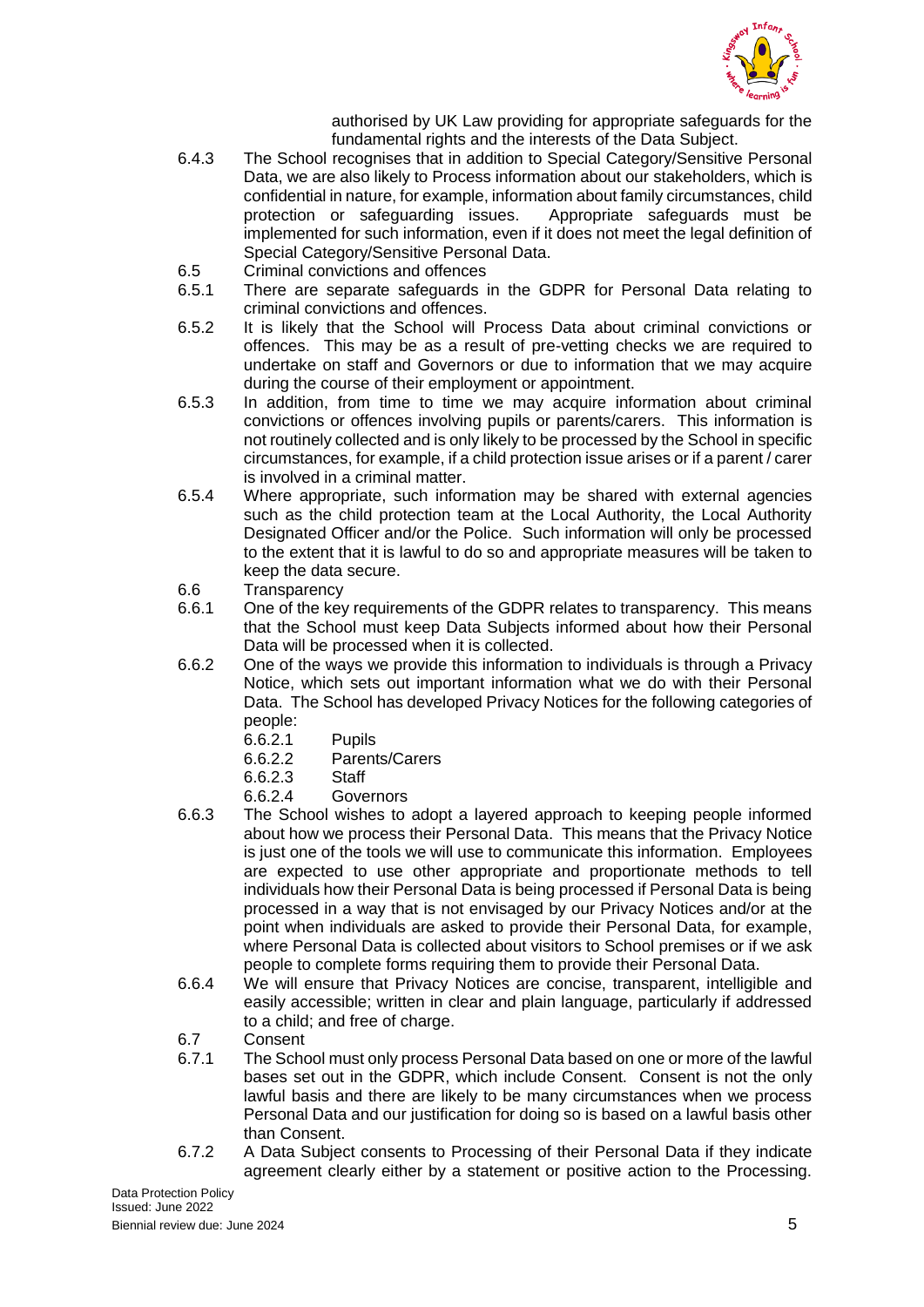

Consent requires affirmative action so silence, pre-ticked boxes or inactivity are unlikely to be sufficient. If Consent is given in a document, which deals with other matters, then the Consent must be kept separate from those other matters.

- 6.7.3 In the event that we are relying on Consent as a basis for Processing Personal Data about pupils, we will need to obtain Consent from the parents/carers. Consent is likely to be required if, for example, the School wishes to use a photo of a pupil on its website or on social media. Consent is also required before any pupils are signed up to online learning platforms. Such Consent must be from the parent/carer. When relying on Consent, we will make sure that the parent/carer understands what they are consenting to, and we will not exploit any imbalance in power in the relationship between us.
- 6.7.4 Data Subjects must be easily able to withdraw Consent to Processing at any time and withdrawal must be promptly honoured. Consent may need to be refreshed if we intend to Process Personal Data for a different and incompatible purpose which was not disclosed when the Data Subject first consented.
- 6.7.5 Unless we can rely on another legal basis of Processing, Explicit Consent is usually required for Processing Special Category/Sensitive Personal Data. Often we will be relying on another legal basis (and not require Explicit Consent) to Process most types of Special Category/Sensitive Data.
- 6.7.6 Evidence and records of Consent must be maintained so that the School can demonstrate compliance with Consent requirements.

#### **7. Specified, explicit and legitimate purposes**

- 7.1 Personal Data should only be collected to the extent that it is required for the specific purpose notified to the Data Subject, for example, in the Privacy Notice or at the point of collecting the Personal Data. Any data, which is not necessary for that purpose, should not be collected in the first place.
- 7.2 The School will be clear with Data Subjects about why their Personal Data is being collected and how it will be processed. We cannot use Personal Data for new, different or incompatible purposes from that disclosed when it was first obtained unless we have informed the Data Subject of the new purposes and they have consented where necessary.

# **8. Adequate, relevant and limited to what is necessary**

- The School will ensure that the Personal Data collected is adequate to enable us to perform our functions and that the information is relevant and limited to what is necessary.
- 8.2 In order to ensure compliance with this principle, the School will check records at appropriate intervals for missing, irrelevant or seemingly excessive information and may contact Data Subjects to verify certain items of Data.
- 8.3 Employees must also give due consideration to any forms stakeholders are asked to complete and consider whether all the information is required. We may only collect Personal Data that is needed to operate as a school and we should not collect excessive Data. We should ensure that any Personal Data collected is adequate and relevant for the intended purposes.
- 8.4 The School will implement measures to ensure that Personal Data is processed on a 'Need to Know' basis. This means that the only members of staff or Governors who need to know Personal Data about a Data Subject will be given access to it and no more information than is necessary for the relevant purpose will be shared. In practice, this means that the School may adopt a layered approach in some circumstances, for example, members of staff or Governors may be given access to basic information about a pupil or employee if they need to know it for a particular purpose but other information about a Data Subject may be restricted to certain members of staff who need to know it, for example, where the information is Special Category/Sensitive Personal Data, relates to criminal convictions or offences or is confidential in nature (for example, child protection or safeguarding records).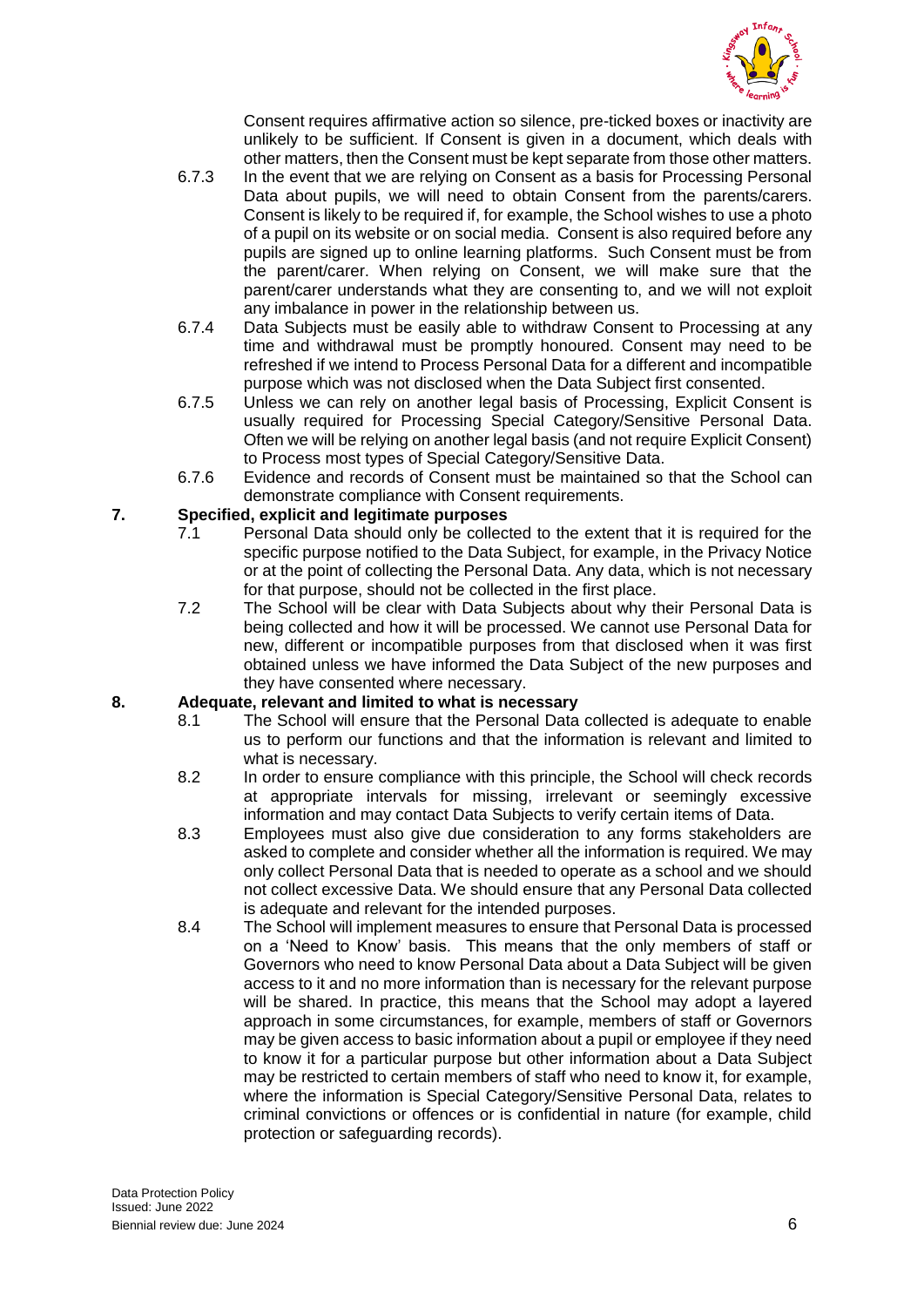

8.5 When Personal Data is no longer needed for specified purposes, it must be deleted or anonymised in accordance with the School's data retention guidelines.

# **9. Accurate and, where necessary, kept up to date**

- 9.1 Personal data must be accurate and kept up to date. Information which is incorrect or misleading is not accurate and steps should therefore be taken to check the accuracy of any Personal Data at the point of collection and at regular intervals afterwards. Inaccurate or out-of-date data should be destroyed.
- 9.2 If a Data Subject informs the School of a change of circumstances, their records will be updated as soon as is practicable.
- 9.3 Where a Data Subject challenges the accuracy of their data, the School will immediately mark the record as potentially inaccurate, or 'challenged'. In the case of any dispute, we shall try to resolve the issue informally, but if this proves impossible, disputes will be referred to the DPO for their judgement. If the problem cannot be resolved at this stage, the Data Subject should refer their complaint to the Information Commissioner's Office. Until resolved the 'challenged' marker will remain and all disclosures of the affected information will contain both versions of the information.
- 9.4 Notwithstanding paragraph 9.3, a Data Subject continues to have rights under the GDPR and may refer a complaint to the Information Commissioner's Office regardless of whether the procedure set out in paragraph 9.3 has been followed.

# **10. Data to be kept for no longer than is necessary for the purposes for which the Personal Data are processed**<br>10.1 The Kingsway Infant S

- The Kingsway Infant School archive is maintained as a resource to help, inspire and equip current staff and pupils to understand and appreciate issues of identity, belonging and shared heritage: to prompt memories of school-life among many generations of Old Kingsway Infant Staff and Pupils; and to serve as a research resource for all interested in the history of Kingsway Infant School and the community it serves.
- 10.2 Personal data should not be kept longer than is necessary for the purpose for which it is held. This means that data should be destroyed or erased from our systems when it is no longer required.
- 10.3 It is the duty of the DPO, after taking appropriate guidance for legal considerations, to ensure that obsolete Data is properly erased. The School has a retention schedule for all Data.

#### **11. Data to be processed in a manner that ensures appropriate security of the Personal Data**

- 11.1 The School has taken steps to ensure that appropriate security measures are taken against unlawful or unauthorised processing of Personal Data, and against the accidental loss of, or damage to, Personal Data. Data Subjects may apply to the courts for compensation if they have suffered damage from such a loss.
- 11.2 We will develop, implement and maintain safeguards appropriate to our size, scope, our available resources, and the amount of Personal Data that we own or maintain on behalf of others and identified risks (including use of encryption and Pseudonymisation where applicable). We will regularly evaluate and test the effectiveness of those safeguards to ensure security of our Processing of Personal Data.
- 11.3 Data Users are responsible for protecting the Personal Data we hold. Data Users must implement reasonable and appropriate security measures against unlawful or unauthorised Processing of Personal Data and against the accidental loss of, or damage to, Personal Data. Data Users must exercise particular care in protecting Special Category/Sensitive Personal Data from loss and unauthorised access, use or disclosure.
- 11.4 The GDPR requires us to put in place procedures and technologies to maintain the security of all Personal Data from the point of collection to the point of destruction. Data Users must follow all these procedures and technologies and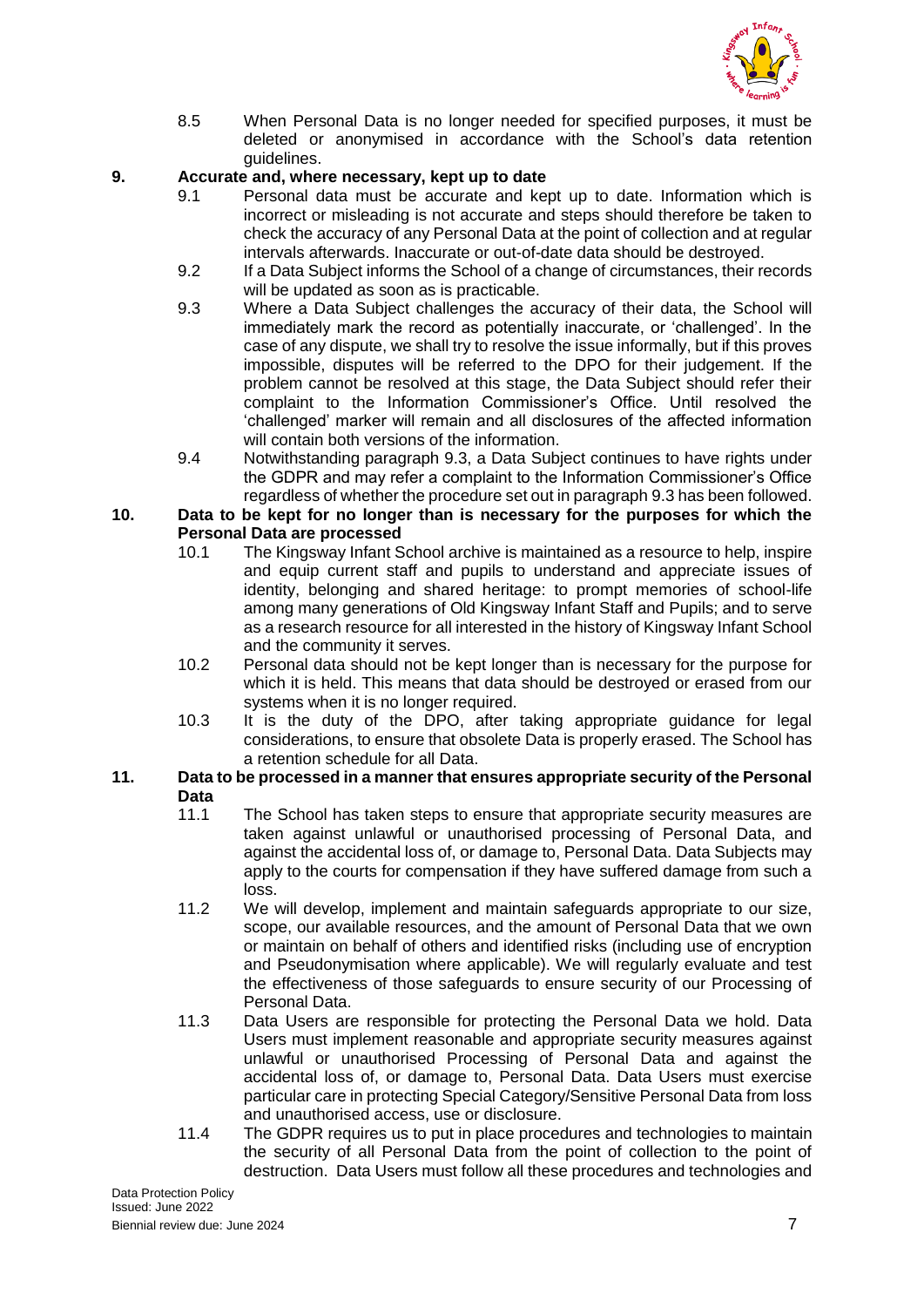

must comply with all applicable aspects of our Data Security Policy and not attempt to circumvent the administrative, physical and technical safeguards we implement and maintain in accordance with the GDPR and relevant standards to protect Personal Data.

- 11.5 Maintaining data security means guaranteeing the confidentiality, integrity and availability of the Personal Data, defined as follows:
- 11.5.1 **Confidentiality** means that only people who are authorised to use the Data can access it.
- 11.5.2 **Integrity** means that Personal Data should be accurate and suitable for the purpose for which it is processed.
- 11.5.3 **Availability** means that authorised users should be able to access the Data if they need it for authorised purposes.
- 11.6 It is the responsibility of all members of staff and Governors to work together to ensure that the Personal Data we hold is kept secure. We rely on our colleagues to identify and report any practices that do not meet these standards so that we can take steps to address any weaknesses in our systems. Anyone who has any comments or concerns about security should notify the Headteacher or the DPO.
- 11.7 Please see our Data Security Policy (available from the School Office) for details for the arrangements in place to keep Personal Data secure.
- 11.8 Governors
- 11.8.1 Governors are likely to process Personal Data when they are performing their duties, for example, if they are dealing with employee issues, pupil exclusions or parent/carer complaints. Governors should be trained on the School's Data Protection processes as part of their induction and should be informed about their responsibilities to keep Personal Data secure. This includes:
	- 11.8.1.1 Ensure that Personal Data which comes into their possession as a result of their School duties is kept secure from third parties, including family members and friends;
	- 11.8.1.2 Ensure they have access to a copy of the School's Data Security Policy.
	- 11.8.1.3 Using only a School email account for any School-related communications;
	- 11.8.1.4 Ensuring that any School-related communications or information stored or saved on an electronic device or computer is password protected and encrypted;
	- 11.8.1.5 Taking appropriate measures to keep Personal Data secure, ensuring that hard copy documents are securely locked away so that they cannot be accessed by third parties.
- 11.8.2 Governors will be asked to read and sign an Acceptable Use Agreement.

#### **12. Processing in line with Data Subjects' rights**

- 12.1 Data Subjects have rights when it comes to how we handle their Personal Data. Some of these rights may not apply depending on the lawful basis being used for Processing. These include rights to:
- 12.1.1 withdraw Consent to Processing at any time;
- 12.1.2 receive certain information about the Data Controller's Processing activities;
- 12.1.3 request access to their Personal Data that we hold;
- 12.1.4 prevent our use of their Personal Data for direct marketing purposes;
- 12.1.5 ask us to erase Personal Data if it is no longer necessary in relation to the purposes for which it was collected or Processed or to rectify inaccurate Data or to complete incomplete Data;
- 12.1.6 restrict Processing in specific circumstances;<br>12.1.7 challenge Processing which has been justific
- challenge Processing which has been justified on the basis of our legitimate interests or in the public interest;
- 12.1.8 request a copy of an agreement under which Personal Data is transferred outside of the EEA;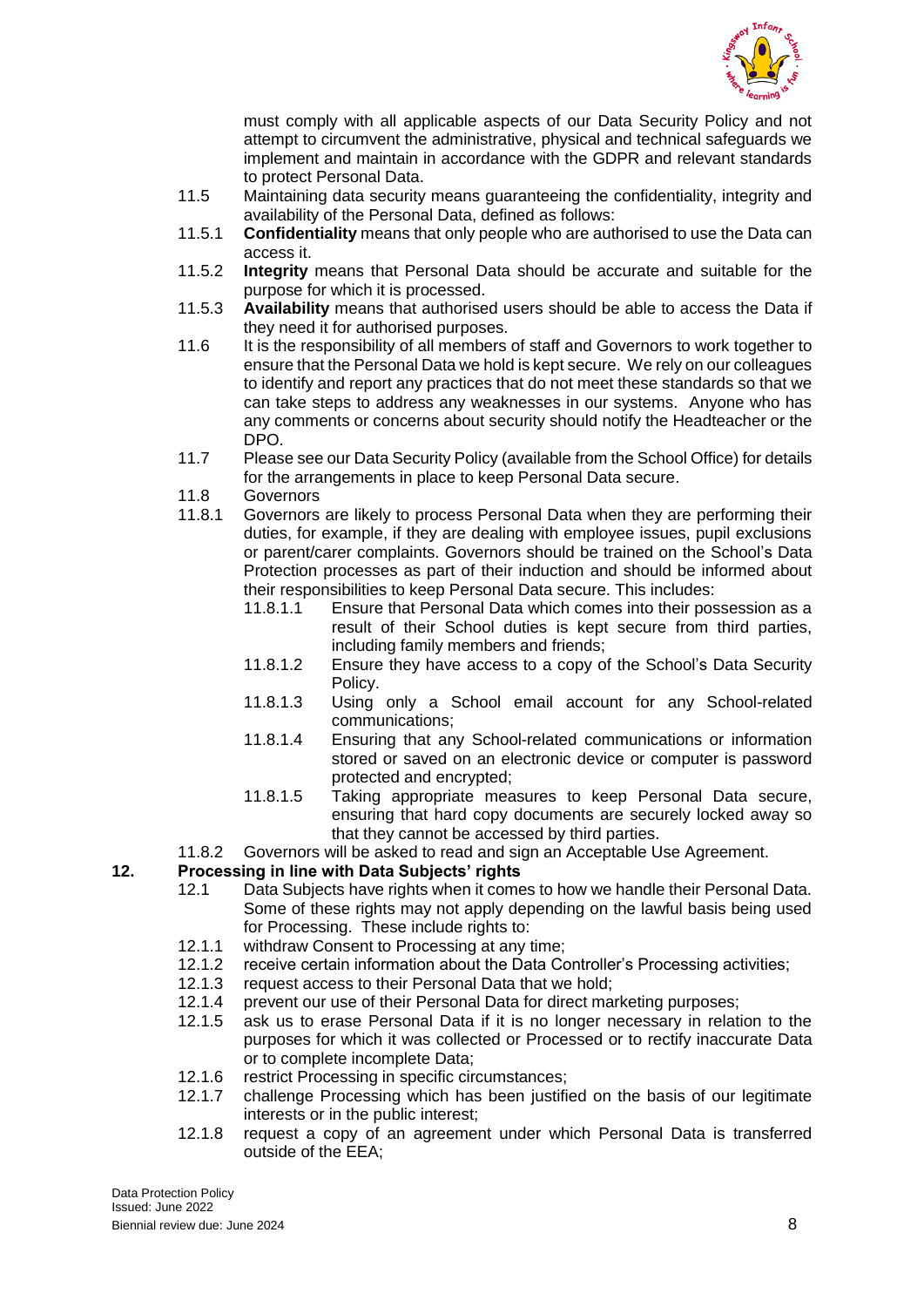

- 12.1.9 object to decisions based solely on Automated Processing, including profiling (Automated Decision Making);
- 12.1.10 prevent Processing that is likely to cause damage or distress to the Data Subject or anyone else;
- 12.1.11 be notified of a Personal Data Breach which is likely to result in high risk to their rights and freedoms;
- 12.1.12 make a complaint to the supervisory authority (the ICO); and
- 12.1.13 in limited circumstances, receive or ask for their Personal Data to be transferred to a third party in a structured, commonly used and machine readable format.
- 12.2 We are required to verify the identity of an individual requesting data under any of the rights listed above. Members of staff should not allow third parties to persuade them into disclosing Personal Data without proper authorisation.

#### **13. Dealing with Subject Access Requests (SAR's)**

- 13.1 The GDPR extends to all Data Subjects a right of access to their own Personal Data. A formal request from a Data Subject for information that we hold about them must be made in writing or verbally. The School can invite a Data Subject to complete a form but we may not insist that they do so.
- 13.2 It is important that all members of staff are able to recognise that a written request made by a person for their own information is likely to be a valid Subject Access Request, even if the Data Subject does not specifically use this phrase in their request or refer to the GDPR. In some cases, a Data Subject may mistakenly refer to the "Freedom of Information Act" but this should not prevent the School from responding to the request as being made under the GDPR, if appropriate. Some requests may contain a combination of a Subject Access Request for Personal Data under the GDPR and a request for information under the Freedom of Information Act 2000 ("FOIA"). Requests for information under the FOIA must be dealt with promptly and in any event within 20 school days.
- 13.3 Any member of staff who receives a written request of this nature must immediately forward it to the DPO as the statutory time limit for responding is **thirty calendar days**.
- 13.4 As the time for responding to a request does not stop during the periods when the School is closed for the holidays, we will attempt to mitigate any impact this may have on the rights of data subjects to request access to their data by implementing the following measures:

*As the School has limited staff resources outside of term time, we encourage stakeholders to submit Subject Access Requests during term time and to avoid sending a request during periods when the School is closed or is about to close for the holidays where possible. This will assist us in responding to your request as promptly as possible. The DPO will monitor daily, throughout the year, their email and respond accordingly to any requests.*

- 13.5 A fee may no longer be charged to the individual for provision of this information (previously a fee of £10 could be charged under the DPA 1998).
- 13.6 The School may ask the Data Subject for reasonable identification so that they can satisfy themselves about the person's identity before disclosing the information.
- 13.7 In order to ensure that people receive only information about themselves it is essential that a formal system of requests is in place.
- 13.8 Requests from Parents/Carers in respect of their own child will be processed as requests made on behalf of the Data Subject (the child) where the pupil is aged under 13 (subject to any exemptions that apply under the Act or other legislation).
- 13.9 It should be noted that the Education (Pupil Information) (England) Regulations 2005 (the "Regulations") applies to maintained schools so the rights available to parents/carers in those Regulations to access their child's educational records apply to the School. This means that following receipt of a request from a parent/carer for a copy of their child's educational records, the School must provide a copy within **15 school days**, subject to any exemptions or court orders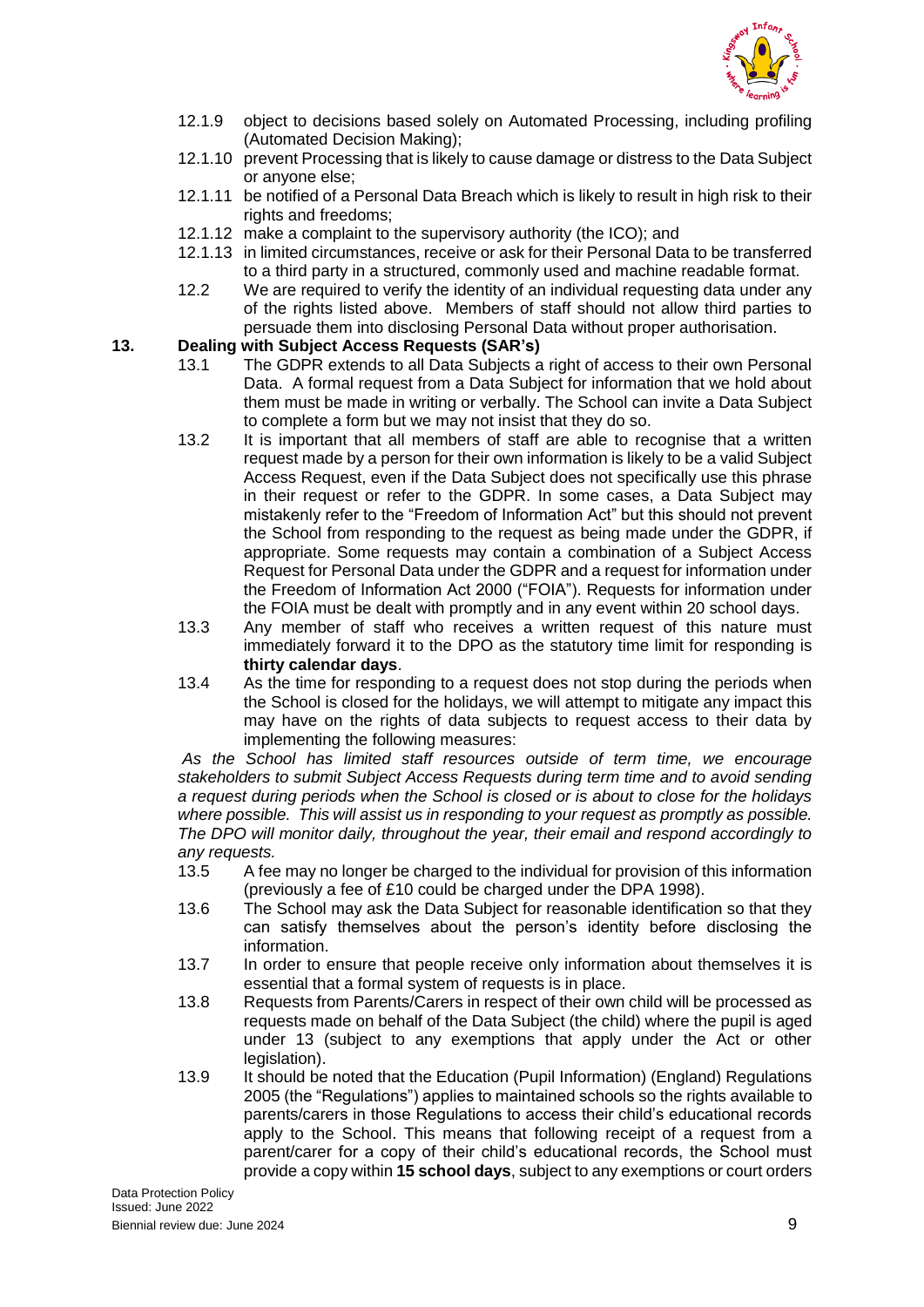

that may apply. The School may charge a fee (not exceeding the cost of supply) for providing a copy of the educational record, depending on the number of pages as set out in the Regulations. This is a separate statutory right that parent/carers of children who attend maintained schools have so such requests should not be treated as a SAR.

- 13.10 Following receipt of a SAR, and provided that there is sufficient information to process the request, an entry should be made in the School's Subject Access log book, showing the date of receipt, the Data Subject's name, the name and address of requester (if different), the type of data required (e.g. Student Record, Personnel Record), and the planned date for supplying the information (not more than one calendar month from the request date). Should more information be required to establish either the identity of the Data Subject (or agent) or the type of Data requested, the date of entry in the log would be the date on which sufficient information had been provided.
- 13.11 Where requests are "manifestly unfounded or excessive", in particular because they are repetitive, the School can:
- 13.11.1 charge a reasonable fee taking into account the administrative costs of providing the information; or
- 13.11.2 refuse to respond. However, this will be discussed first with the Information Commissioner's Office (ICO), as typically they advise organisations to act with a high level of accountability and transparency, which means co-operating with requesters under most circumstances.
- 13.12 Where we refuse to respond to a request, the response must explain why to the individual, informing them of their right to complain to the supervisory authority and to a judicial remedy without undue delay and at the latest within one month. Members of staff should refer to any guidance issued by the ICO on Subject Access Requests and consult the DPO before refusing a request.
- 13.13 Certain information may be exempt from disclosure so members of staff will need to consider what exemptions (if any) apply and decide whether you can rely on them. For example, information about third parties may be exempt from disclosure. In practice, this means that you may be entitled to withhold some documents entirely or you may need to redact parts of them. Care should be taken to ensure that documents are redacted properly. Please seek further advice or support from the DPO if you are unsure which exemptions apply.
- 13.14 In the context of a School a Subject Access Request is normally part of a broader complaint or concern from a parent/carer or may be connected to a disciplinary or grievance for an employee. Members of staff should therefore ensure that the broader context is taken into account when responding to a request and seek advice if required on managing the broader issue and the response to the request.

#### **14. Providing information over the telephone**

- 14.1 Any member of staff dealing with telephone enquiries should be careful about disclosing any Personal Data held by the School whilst also applying common sense to the particular circumstances. In particular they should:
- 14.1.1 Check the caller's identity to make sure that information is only given to a person who is entitled to it.
- 14.1.2 Suggest that the caller put their request in writing if they are not sure about the caller's identity and where their identity cannot be checked.
- 14.1.3 Refer to their line manager or the DPO for assistance in difficult situations. No one should feel pressurised into disclosing personal information.

#### **15. Authorised disclosures**

- 15.1 The School will only disclose data about individuals if one of the lawful bases apply.
- 15.2 Only authorised and trained staff are allowed to make external disclosures of Personal Data. The School will regularly share Personal Data with third parties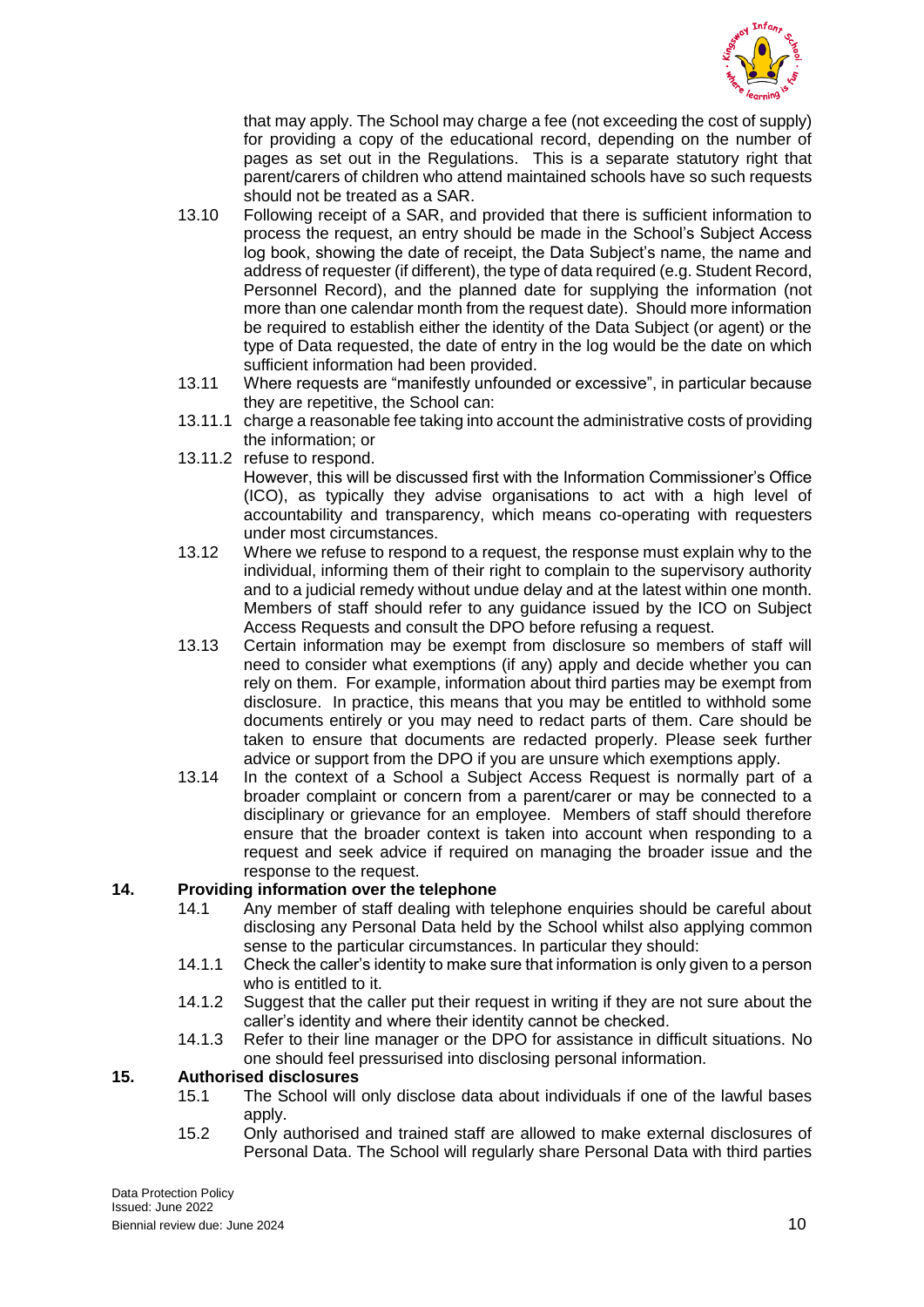

where it is lawful and appropriate to do so including, **but not limited to**, the following:

- 15.2.1 Local Authorities
- 15.2.2 the Department for Education
- 15.2.3 the Disclosure and Barring Service
- 15.2.4 the Teaching Regulation Agency<br>15.2.5 the Teachers' Pension Service
- the Teachers' Pension Service
- 15.2.6 the Local Government Pension Scheme which is administered by Herts County Council
- 15.2.7 Our external IT Provider
- 15.2.8 HMRC
- 15.2.9 the Police or other law enforcement agencies
- 15.2.10 our legal advisors and other consultants
- 15.2.11 insurance providers
- 15.2.12 occupational health advisors
- 15.2.13 the Joint Council for Qualifications;
- 15.2.14 NHS health professionals including educational psychologists and school nurses;
- 15.2.15 Education Welfare Officers;
- 15.2.16 Courts, if ordered to do so;
- 15.2.17 Prevent teams in accordance with the Prevent Duty in schools;
- 15.2.18 other schools, for example, if we are negotiating a managed move and we have Consent to share information in these circumstances;
- 15.2.19 Our financial advisors
- 15.2.20 Our external Communications providers
- 15.2.21 Commissioned providers of local authority services (e.g. Herts for Learning Ltd)
- 15.2.22 HR providers
- 15.2.23 Payroll providers
- 15.3 Some of the organisations we share Personal Data with may also be Data Controllers in their own right in which case we will be joint controllers of Personal Data and may be jointly liable in the event of any Data Breaches.
- 15.4 Data Sharing Agreements should be completed when setting up 'on-going' or 'routine' information sharing arrangements with third parties who are Data Controllers in their own right. However, they are not needed when information is shared in on-off circumstances but a record of the decision and the reasons for sharing information should be kept.
- 15.5 All Data Sharing Agreements must be signed off by the Data Protection Officer who will keep a register of all Data Sharing Agreements.
- 15.6 The GDPR requires Data Controllers to have a written contract in place with Data Processors which must include specific clauses relating to the way in which Data is Processed ("GDPR clauses"). A summary of the GDPR requirements for contracts with Data Processors is set out in Appendix 1. It will be the responsibility of the School to ensure that GDPR clauses have been added to the contract with the Data Processor. Personal Data may only be transferred to a Data Processor if they agree to put in place adequate technical, organisational and security measures themselves.
- 15.7 In some cases Data Processors may attempt to include additional wording when negotiating contracts which attempts to allocate some of the risk relating to compliance with the GDPR, including responsibility for any Personal Data Breaches, onto the School. In these circumstances, the member of staff dealing with the contract should contact the DPO for further advice before agreeing to include such wording in the contract.

#### **16. Reporting a Personal Data Breach**

16.1 The GDPR requires a Data Controller to notify any Personal Data Breach to the ICO and, in certain instances, the Data Subject.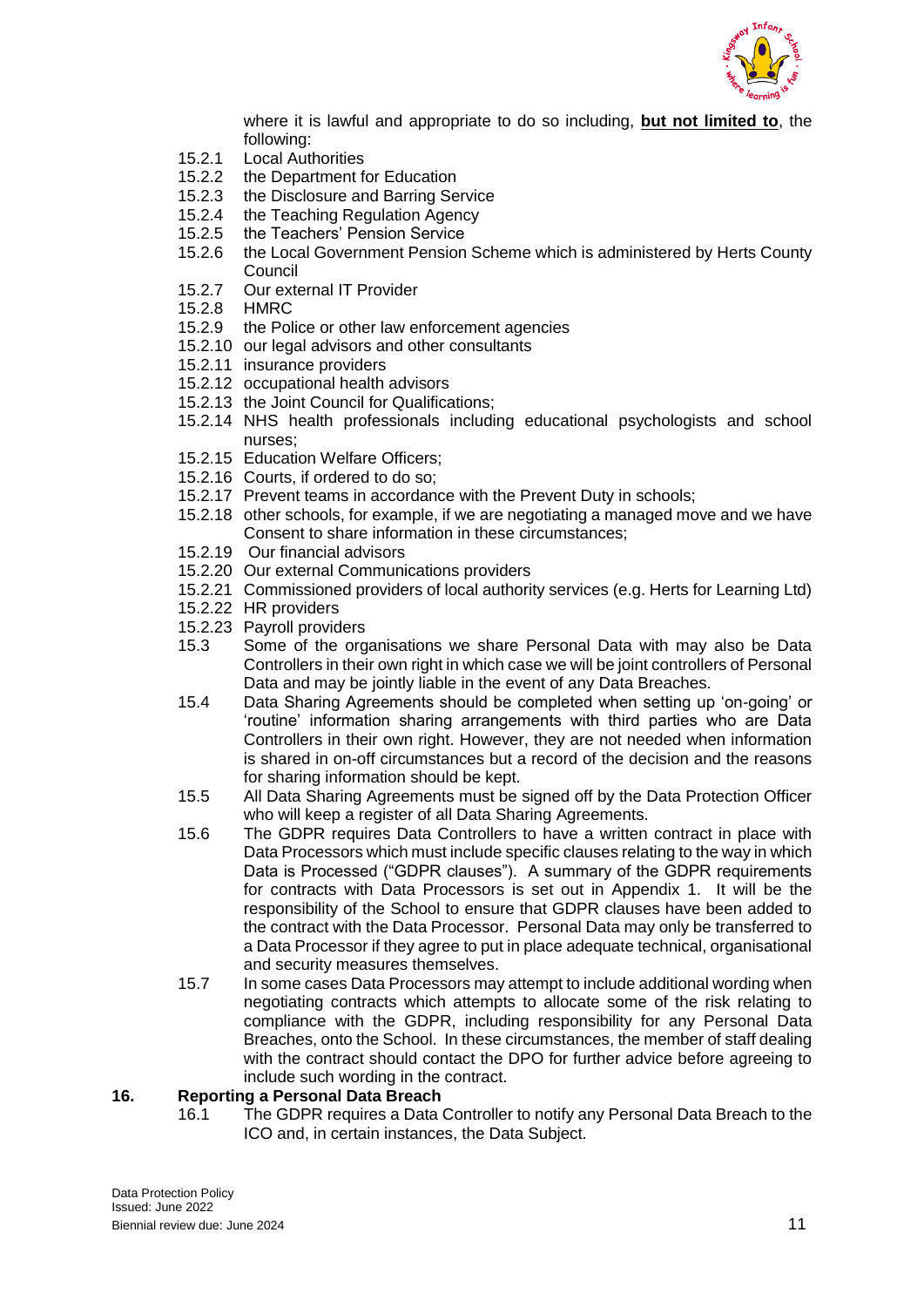

- 16.2 A notifiable Personal Data Breach must be reported to the ICO without undue delay and where feasible within 72 hours, unless the data breach is unlikely to result in a risk to the individuals.
- 16.3 If the breach is likely to result in high risk to affected Data Subjects, the GDPR requires organisations to inform them without undue delay.
- 16.4 It is the responsibility of the DPO, or the nominated deputy, to decide whether to report a Personal Data Breach to the ICO.
- 16.5 We have put in place procedures to deal with any suspected Personal Data Breach and will notify Data Subjects or any applicable regulator where we are legally required to do so.
- 16.6 As the School is closed or has limited staff available during school holidays, there will be times when our ability to respond to a Personal Data Breach promptly and within the relevant timescales will be affected. We will consider any proportionate measures that we can implement to mitigate the impact this may have on Data Subjects when we develop our Data Breach Response Plan.
- 16.7 If a member of staff or Governor knows or suspects that a Personal Data Breach has occurred, our Data Breach Response Plan must be followed. In particular, the DPO or such other person identified in our Data Breach Response Plan must be notified immediately. You should preserve all evidence relating to the potential Personal Data Breach.

# **17. Accountability**

- 17.1 The School must implement appropriate technical and organisational measures in an effective manner, to ensure compliance with Data Protection principles. The School is responsible for, and must be able to demonstrate, compliance with the Data Protection principles.
- 17.2 The School must have adequate resources and controls in place to ensure and to document GDPR compliance including:
- 17.2.1 appointing a suitably qualified DPO (where necessary) and an executive team accountable for data privacy;
- 17.2.2 implementing Privacy by Design when Processing Personal Data and completing Data Protection Impact Assessments (DPIAs) where Processing presents a high risk to rights and freedoms of Data Subjects;
- 17.2.3 integrating Data Protection into internal documents including this Data Protection Policy, related policies and Privacy Notices;
- 17.2.4 regularly training employees and Governors on the GDPR, this Data Protection Policy, related policies and Data Protection matters including, for example, Data Subject's rights, Consent, legal bases, DPIA and Personal Data Breaches. The School must maintain a record of training attendance by School personnel; and
- 17.2.5 regularly testing the privacy measures implemented and conducting periodic reviews and audits to assess compliance, including using results of testing to demonstrate compliance improvement effort.

#### **18. Record keeping**

- 18.1 The GDPR requires us to keep full and accurate records of all our Data Processing activities.
- 18.2 We must keep and maintain accurate records reflecting our Processing including records of Data Subjects' Consents and procedures for obtaining Consents.
- 18.3 These records should include, at a minimum, the name and contact details of the Data Controller and the DPO, clear descriptions of the Personal Data types, Data Subject types, Processing activities, Processing purposes, third-party recipients of the Personal Data, Personal Data storage locations, Personal Data transfers, the Personal Data's retention period and a description of the security measures in place. In order to create such records, data maps should be created which should include the detail set out above together with appropriate data flows.

#### **19. Training and audit**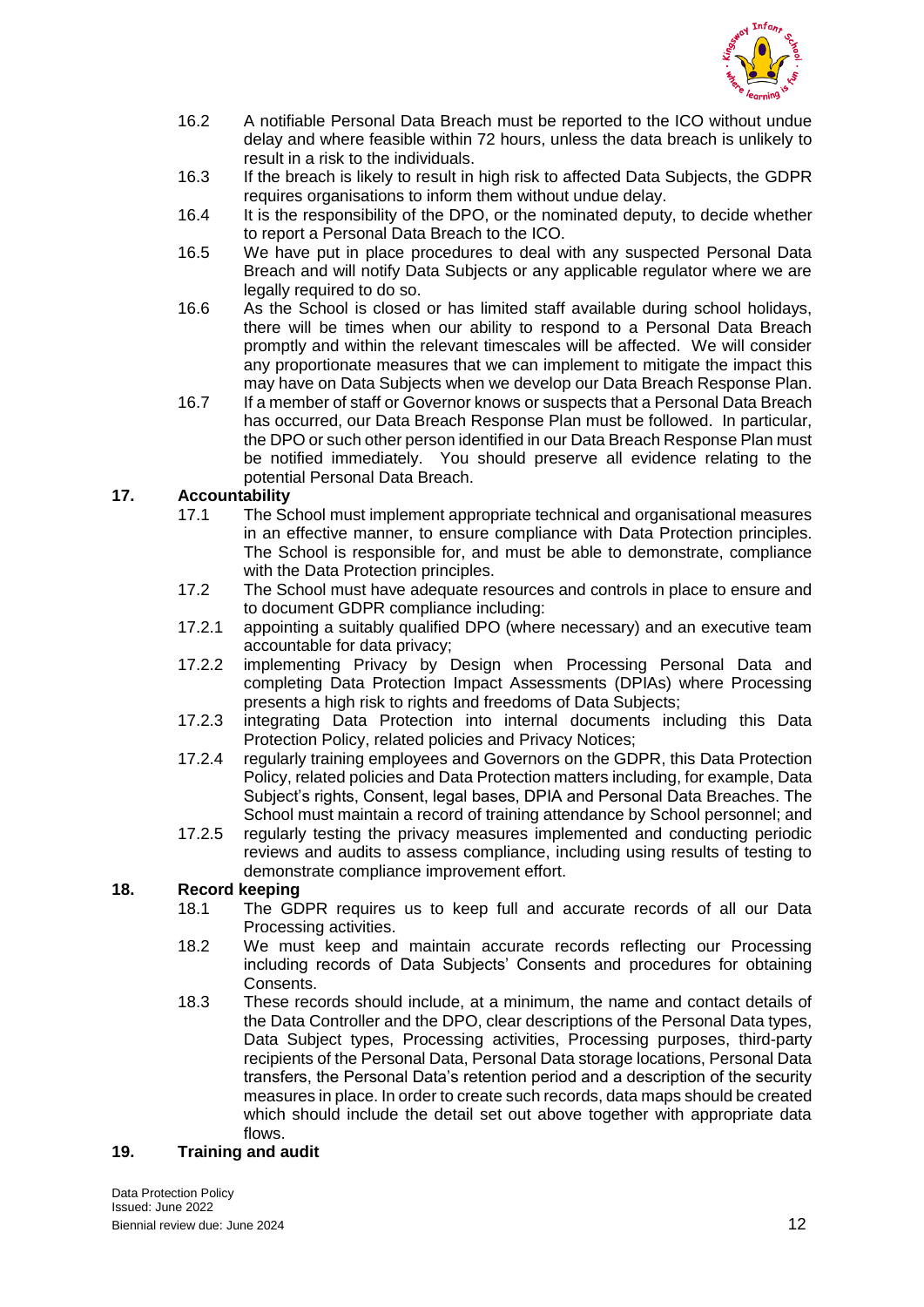

- 19.1 We are required to ensure all School personnel have undergone adequate training to enable us to comply with Data Privacy laws. We must also regularly test our systems and processes to assess compliance.
- 19.2 Members of staff must attend all mandatory Data Privacy related training.
- 19.3 Data Protection awareness training is included in the induction process for all new staff.

# **20. Privacy By Design and Data Protection Impact Assessment (DPIA)**

- 20.1 We are required to implement Privacy by Design measures when Processing Personal Data by implementing appropriate technical and organisational measures (like Pseudonymisation) in an effective manner, to ensure compliance with Data Privacy principles.
- 20.2 This means that we must assess what Privacy by Design measures can be implemented on all programs/systems/processes that Process Personal Data by taking into account the following:
- 20.2.1 the state of the art;
- 20.2.2 the cost of implementation;
- 20.2.3 the nature, scope, context and purposes of Processing; and
- 20.2.4 the risks of varying likelihood and severity for rights and freedoms of Data Subjects posed by the Processing.
- 20.3 We are also required to conduct DPIAs in respect to high risk Processing.
- 20.3.1 The School should conduct a DPIA and discuss the findings with the DPO when implementing major system or business change programs involving the Processing of Personal Data including:
	- 20.3.1.1 use of new technologies (programs, systems or processes), or changing technologies (programs, systems or processes);
	- 20.3.1.2 large scale Processing of Special Category/Sensitive Data; and
	- 20.3.1.3 large scale, systematic monitoring of a publicly accessible area.
- 20.4 We will also undertake a DPIA as a matter of good practice to help us to assess and mitigate the risks to pupils. If our processing is likely to result in a high risk to the rights and freedom of children then a DPIA should be undertaken.
- 20.5 A DPIA must include:
- 20.5.1 a description of the Processing, its purposes and the School's legitimate interests if appropriate;
- 20.5.2 an assessment of the necessity and proportionality of the Processing in relation to its purpose;
- 20.5.3 an assessment of the risk to individuals; and
- 20.5.4 the risk mitigation measures in place and demonstration of compliance.

#### **21. Walkie Talkies**

- 21.1 The School recognises the importance of using Walkie Talkies as a method of communication on the site to ensure that children and staff are kept safe at all times. Reasons for using Walkie Talkies are:
- 21.1.1 to contact staff generally when they frequently move from room to room during the day;
- 21.1.2 to contact support staff who are rarely to be found at their desks e.g. caretakers and maintenance staff;
- 21.1.3 to allow caretakers to stay in touch around the site;
- 21.1.4 for special events such as Sports Days, school fetes, open days etc;
- 21.1.5 to take on school trips and visits.
- 21.2 Staff should be aware that when communicating information over a radio network via a Walkie Talkie, it is possible that anyone in the vicinity who is using the same network may be able to overhear conversations. It is important that appropriate controls are in place to prevent individuals without the correct authorisation intentionally or accidentally gaining access to personal information.
- 21.3 To minimise the risk of unauthorised access to any information that is communicated via Walkie Talkies, staff must ensure that: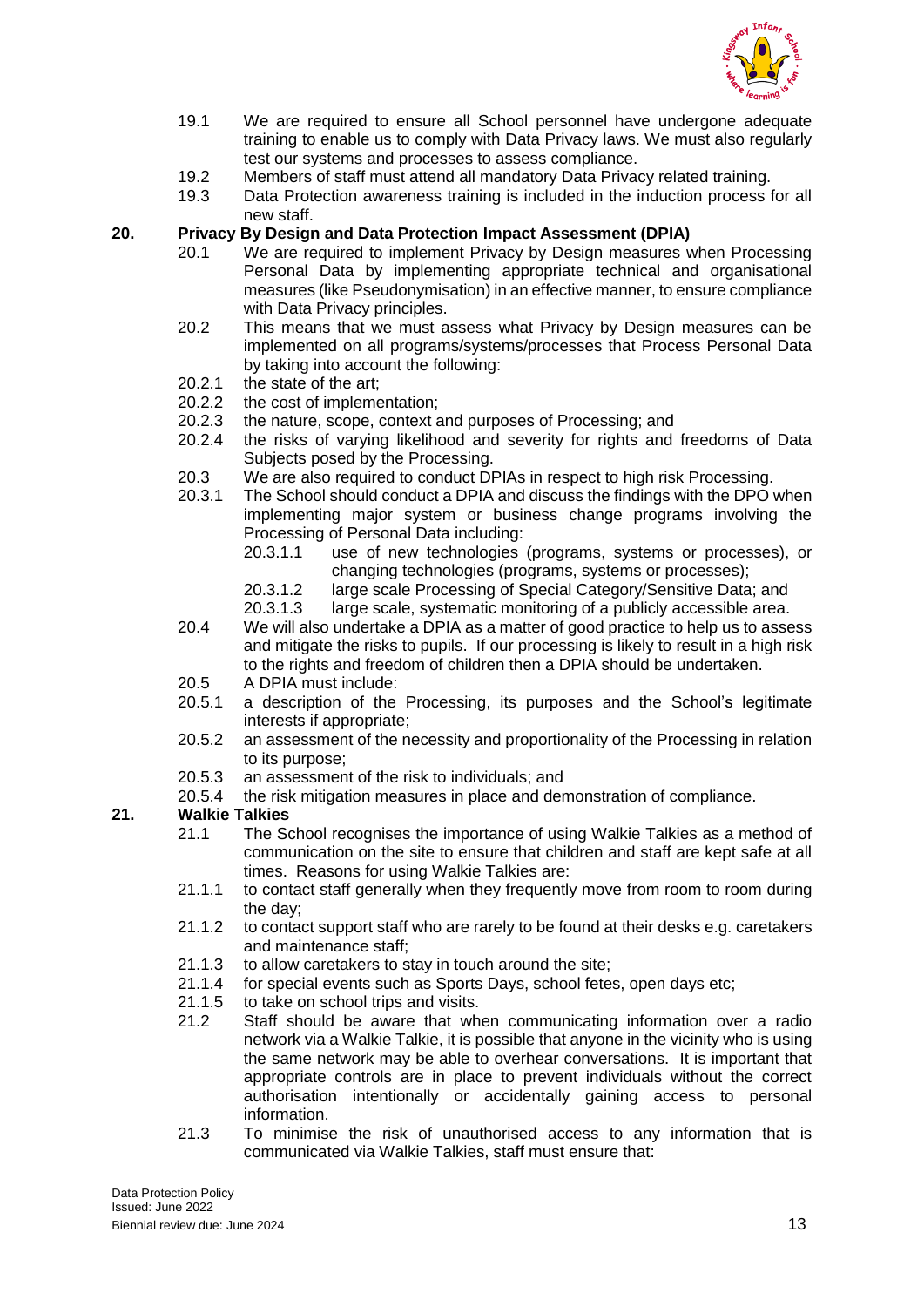

- 21.3.1 Under no circumstances must any personal information be communicated which could enable an individual to be identified e.g. use only first name or initials when referring to named persons;
- 21.3.2 The language used during communications is professional, and that no abusive or inappropriate language is used;
- 21.3.3 In the event of theft or loss of the equipment, they inform the School's Data Protection team immediately; and
- 21.3.4 They have completed and understood the appropriate Data Protection and Security training.

#### **1. Policy Review**

- 21.4 It is the responsibility of the Governing Body to facilitate the review of this policy on a regular basis. Recommendations for any amendments should be reported to the DPO.
- 21.5 We will continue to review the effectiveness of this policy to ensure it is achieving its stated objectives.
- 21.6 This policy should be reviewed by the School periodically and at least every 2 years. It is important to ensure that the DPO is aware of his/her obligations under this policy and that they receive training and other support they need in order to fulfil this role.

#### **22. Enquiries**

- 22.1 Further information about the School's Data Protection Policy is available from the DPO. [carole@schooldposervice.com](mailto:carole@schooldposervice.com)
- 22.2 General information about the Act can be obtained from the Information Commissioner's Office: [www.ico.gov.uk](http://www.ico.gov.uk/)

#### **Appendix 1 – GDPR Clauses**

- The GDPR requires the following matters to be addressed in contracts with Data Processors. The wording below is a summary of the requirements in the GDPR and is not intended to be used as the drafting to include in contracts with Data Processors.
- 1. The Processor may only process Personal Data on the documented instructions of the controller, including as regards international transfers. (Art. 28(3) (a))
- 2. Personnel used by the Processor must be subject to a duty of confidence. (Art. 28(3) (b))
- 3. The Processor must keep Personal Data secure. (Art. 28(3) (c) Art. 32)
- 4. The Processor may only use a sub-processor with the consent of the Data Controller. That consent may be specific to a particular sub-processor or general. Where the consent is general, the processor must inform the controller of changes and give them a chance to object. (Art. 28(2) Art. 28(3) (d))
- 5. The Processor must ensure it flows down the GDPR obligations to any sub-processor. The Processor remains responsible for any processing by the sub-processor. (Art. 28(4))
- 6. The Processor must assist the controller to comply with requests from individuals exercising their rights to access, rectify, erase or object to the processing of their Personal Data. (Art. 28(3) (e))
- 7. The Processor must assist the Data Controller with their security and Data Breach obligations, including notifying the Data Controller of any Personal Data breach. (Art. 28(3) (f)) (Art. 33(2))
- 8. The Processor must assist the Data Controller should the Data Controller need to carry out a privacy impact assessment. (Art. 28(3) (f))
- 9. The Processor must return or delete Personal Data at the end of the agreement; save to the extent the Processor must keep a copy of the Personal Data under UK law. (Art. 28(3) (g))
- 10. The Processor must demonstrate its compliance with these obligations and submit to audits by the Data Controller (or by a third party mandated by the controller). (Art. 28(3) (h))
- 11. The Processor must inform the Data Controller if, in its opinion, the Data Controller's instructions would breach UK law. (Art. 28(3))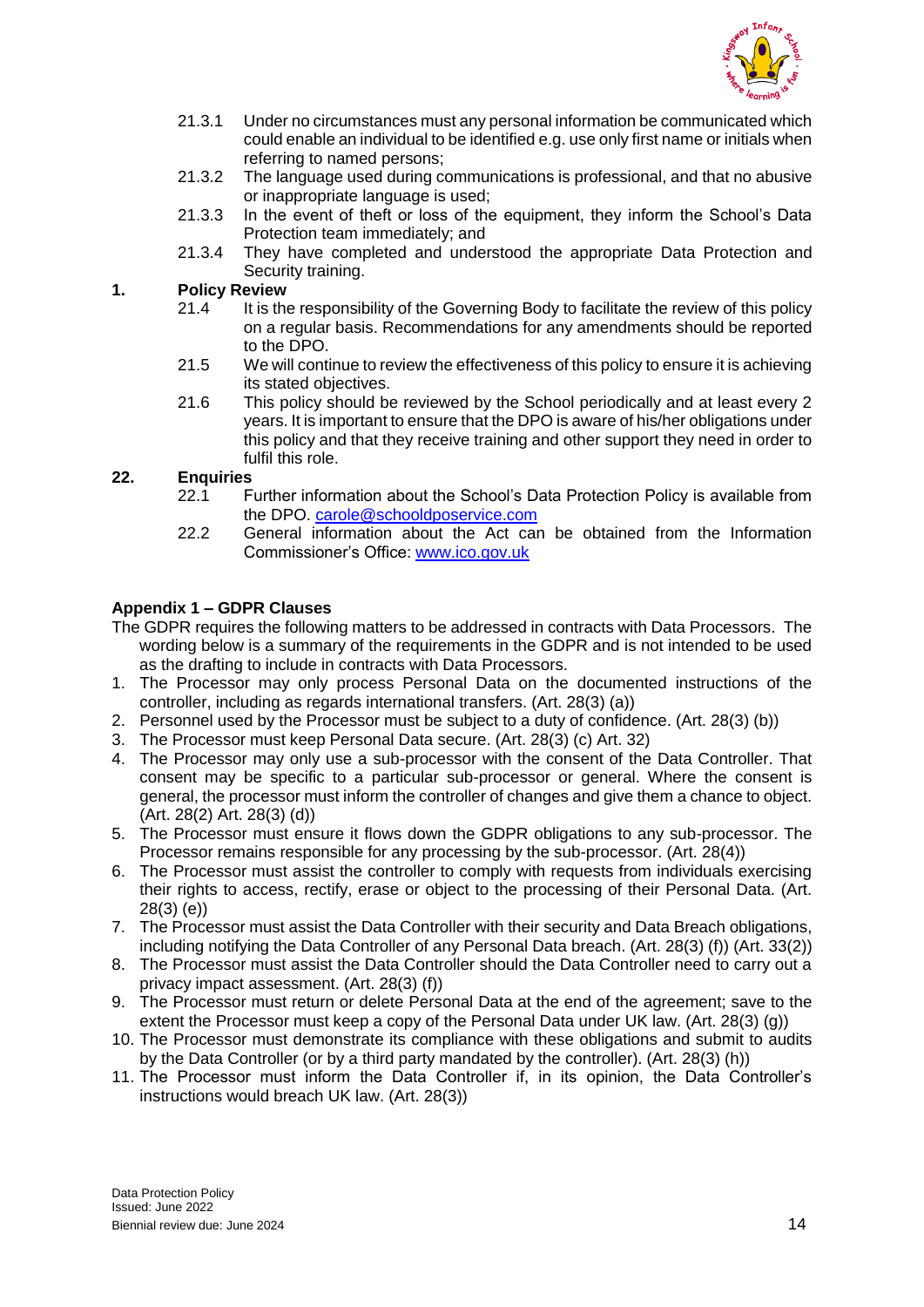

#### **Appendix 2 – Appropriate Policy Document: Special Category and Criminal Offence Data Summary**

This policy outlines the School's obligations under Data Protection Legislation with regard to the processing of Special Category Personal Data and Criminal Offence Data. This should be read alongside our Data Protection policy, our Data Security policy, and our privacy notices.

This document meets the requirements of the Data Protection Act 2018, that an appropriate policy document be in place where the processing of Special Category Personal Data is necessary for the purposes of performing or exercising obligations or rights which are imposed or conferred by law on the controller or the data subject in connection with employment, social security, social protection and for reasons of substantial public interest.

The specific conditions under which data may be processed for reasons of substantial public interest are set out in Schedule 1 to the Data Protection Act 2018 and the School intends to rely on these as and when appropriate.

The School will ensure that all Special Category Data is captured, held and used in compliance with this policy. Any proposed new use of Special Category Data will be subject to a Data Protection Impact Assessment (DPIA). For all uses of Special Category Data, the School will record a description of the lawful basis for processing and confirmation that the appropriate data retention rules are being applied.

#### **Special Category Data**

The School is committed to ensuring that all personal data it processes is managed appropriately and in compliance with the UK General Data Protection Regulation (UK GDPR) and the Data Protection Act 2018 (DPA 2018).

The School recognises its duties to protect all personal data but in particular Special Category Personal Data as defined under Data Protection legislation i.e. information that may identify an individual's racial or ethnic origin, political opinions, religious or philosophical beliefs, or trad union membership, and the processing of genetic data, Biometric Data for the purpose of uniquely identifying a natural person, data concerning health or data concerning a natural person's sex life or sexual orientation.

#### **Compliance with the Principles of the UK GDPR**

Article 5 of the UK GDPR describes 6 principles that we must follow when collecting and using personal information. Where necessary, the School will carry out a DPIA to ensure that processing is compliant with the principles. The following is a summary of our procedures for compliance with those principles regarding Special Category data.

| <b>Principle</b>               | Procedures for securing compliance                                                                                                           |
|--------------------------------|----------------------------------------------------------------------------------------------------------------------------------------------|
| Processed<br>lawfully,         | The School will:                                                                                                                             |
| fairly and in a<br>transparent | ensure that such data is only processed where a lawful basis applies;<br>$\bullet$                                                           |
| manner                         | only process such data fairly, and will ensure that data subjects are<br>$\bullet$<br>not misled about the purposes of any processing;       |
|                                | ensure that processing of such data is described clearly in privacy<br>$\bullet$<br>notices available to all data subjects for transparency. |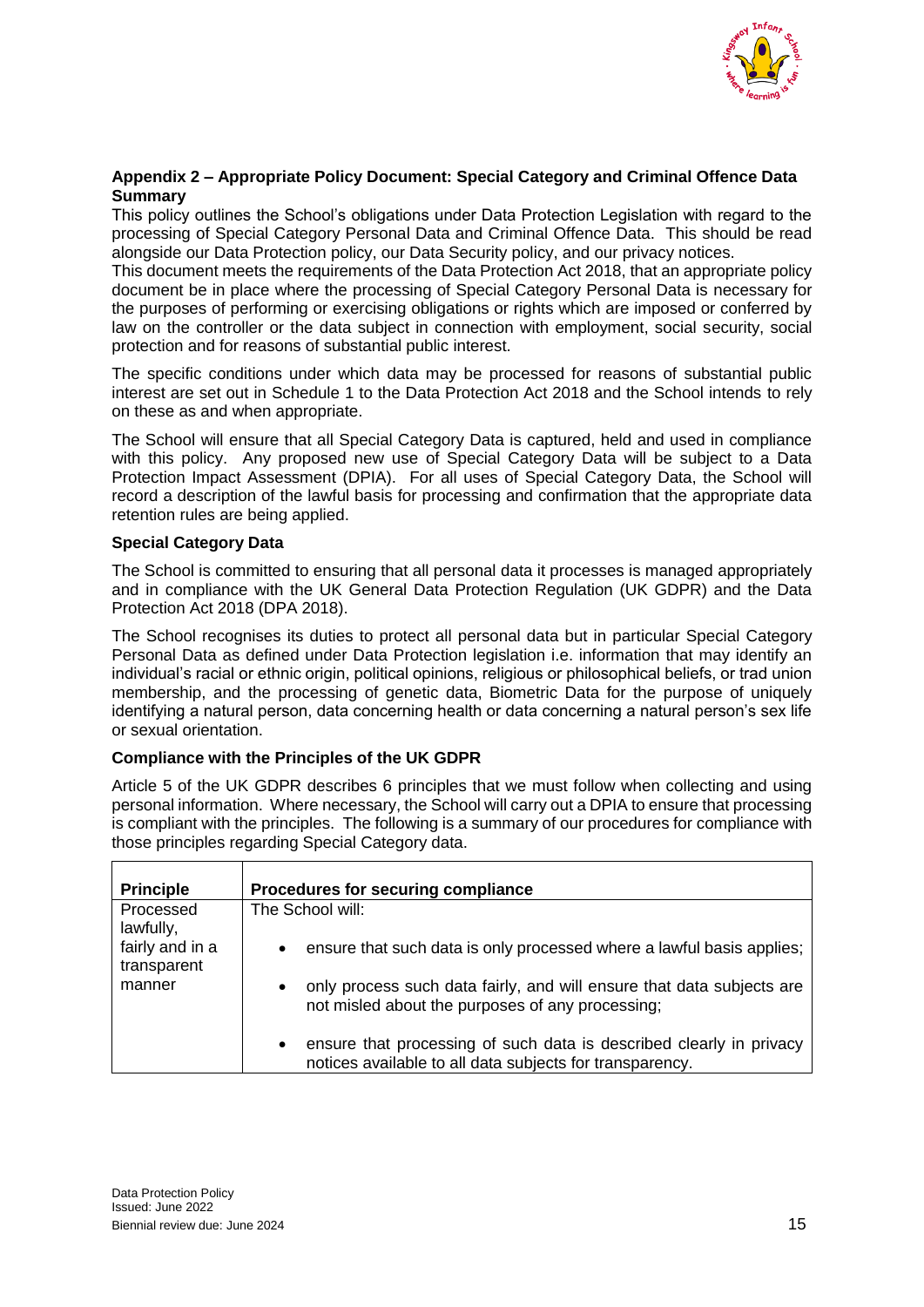

| <b>Principle</b>                                                | Procedures for securing compliance                                                                                                                                                                                              |
|-----------------------------------------------------------------|---------------------------------------------------------------------------------------------------------------------------------------------------------------------------------------------------------------------------------|
| Collected for                                                   | The school will:                                                                                                                                                                                                                |
| specified, explicit and<br>legitimate purposes                  | only collect such data for specified, explicit and legitimate<br>$\bullet$<br>purposes, and we will inform data subjects what those<br>purposes are in a privacy notice;                                                        |
|                                                                 | not use such data for purposes that are incompatible with<br>$\bullet$<br>the purposes for which it was collected, and if we do use<br>the data for a new purpose that is compatible, we will<br>inform the data subject first. |
| Adequate, relevant and limited<br>to what is necessary          | The School will:                                                                                                                                                                                                                |
|                                                                 | only collect and hold such data as necessary for our<br>$\bullet$<br>operational requirements or to meet statutory obligations;                                                                                                 |
|                                                                 | ensure that the data we collect is adequate and relevant.                                                                                                                                                                       |
| Accurate and up to date                                         | The School will:                                                                                                                                                                                                                |
|                                                                 | ensure that systems are in place to verify that data is<br>accurate;                                                                                                                                                            |
|                                                                 | ensure that data is kept up to date as necessary                                                                                                                                                                                |
| Kept in a form which permits<br>identification of data subjects | The School will:                                                                                                                                                                                                                |
| for no longer than necessary                                    | ensure data is kept only as long as is necessary for the<br>$\bullet$<br>purposes for which it is collected, or where there is a legal<br>obligation to do so;                                                                  |
|                                                                 | where possible, manually delete time-expired data in<br>$\bullet$<br>systems that do not have the functionality to automate<br>disposal                                                                                         |
| Processed securely                                              | The School will:                                                                                                                                                                                                                |
|                                                                 | train staff to be particularly aware of the additional risks to<br>$\bullet$<br>Special Category data;                                                                                                                          |
|                                                                 | ensure that there are appropriate organisational and<br>$\bullet$<br>technical measures in place to protect such data;                                                                                                          |
|                                                                 | appropriate precautions when<br>take<br>transmitting<br>or<br>$\bullet$<br>disposing of the data.                                                                                                                               |

#### **Lawful Bases for Processing**

The lawful bases for processing are set out in Article 6 of the UK GDPR. At least one of these must apply whenever we process Personal Data:

 **Article 6(1) (a) Consent:** the individual has given clear consent for us to process their personal data for a specific purpose.